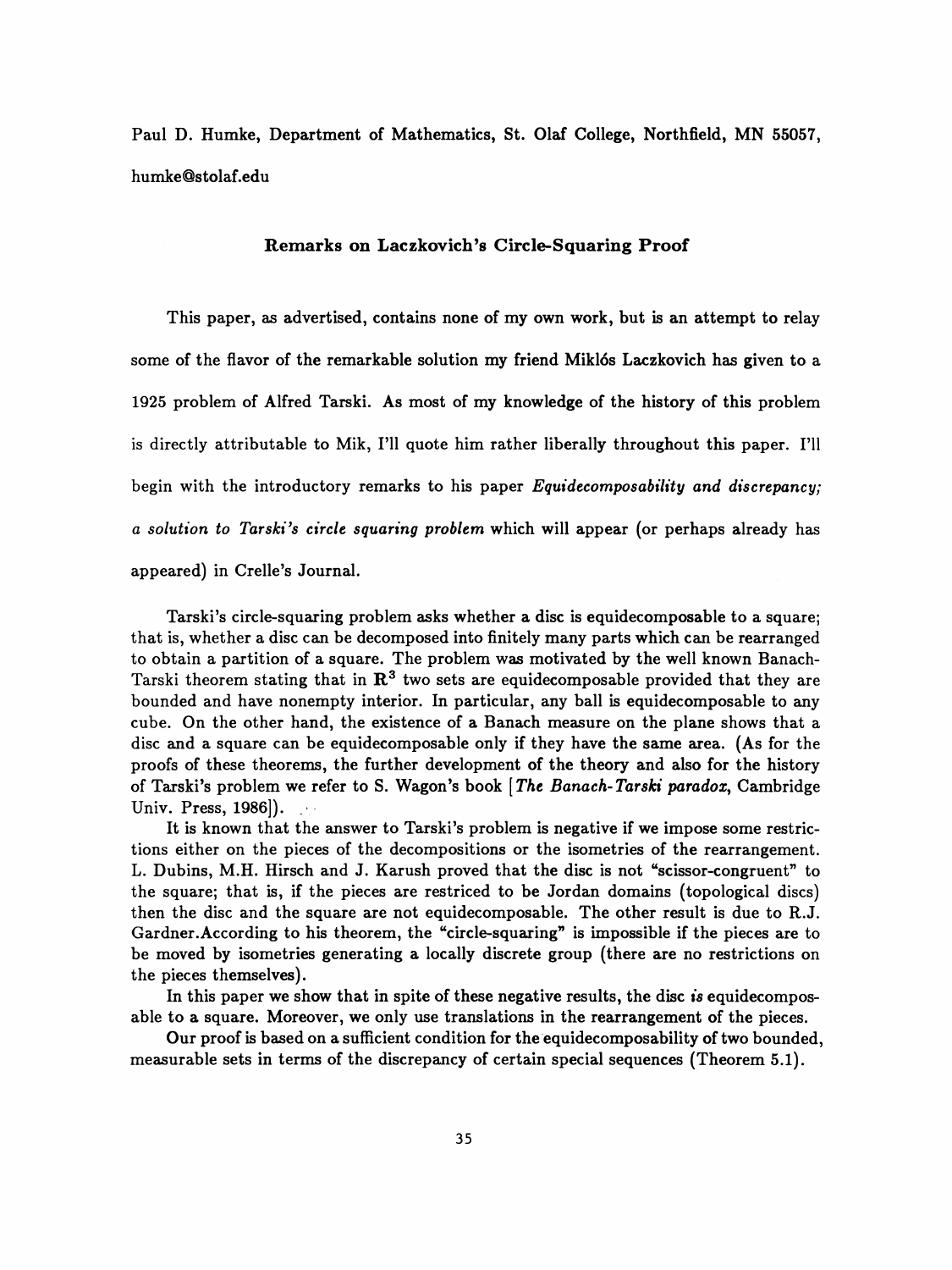If T is a finite set, T is said to *decompose* two sets  $E_1$  and  $E_2$  if there is a bijection  $\phi: E_1 -> E_2$  with  $\phi(x) - x \in T$  for each  $x \in E_1$ ; T decomposes the intervals of length d if T decomposes every pair of intervals of length d. The "parts" into which  $E_1$  is decomposed are obtained by fixing te T and considering those  $e \epsilon E_1$  such that  $\phi(e) - e = t$ .

 To understand some of the fundamental ideas governing the main proof, we follow Laczkovich and describe a one dimensional mathematical metaphor. The metaphor is this:

Find a set T which decomposes the intervals of length d for every  $1/2 <$  $d < 1$ .

Fortunately, we are not without help.

**THEOREM** (1948 Hall-Rado) The finite set  $T$  decomposes intervals I and J if and only if whenever  $A \subset I$  and  $B \subset J$  are finite, then

1.  $|(A + T) \cap J| \geq |A|$ , and

2.  $|(B-T)\cap I| \geq |B|$ , and

**TRY 1.** Suppose  $T = \{na : n = 0, \pm 1, ...\} \cap [0,1)$ . In this case, if d is not in T it is rather easy to locate two intervals I and J of length d with  $|I \cap T| > |J \cap T|$ . This, however, violates the Hall-Rado conditions and we conclude that such T are not sufficiently rich for our purpose. In the next attempt, we use a slightly more sophisticated set, T.

**TRY 2.** Suppose  $T = \{na + k : n, k = 0, \pm 1, ..., |n|, |k| \leq K$ , a irrational} For this investigation we need several definitions.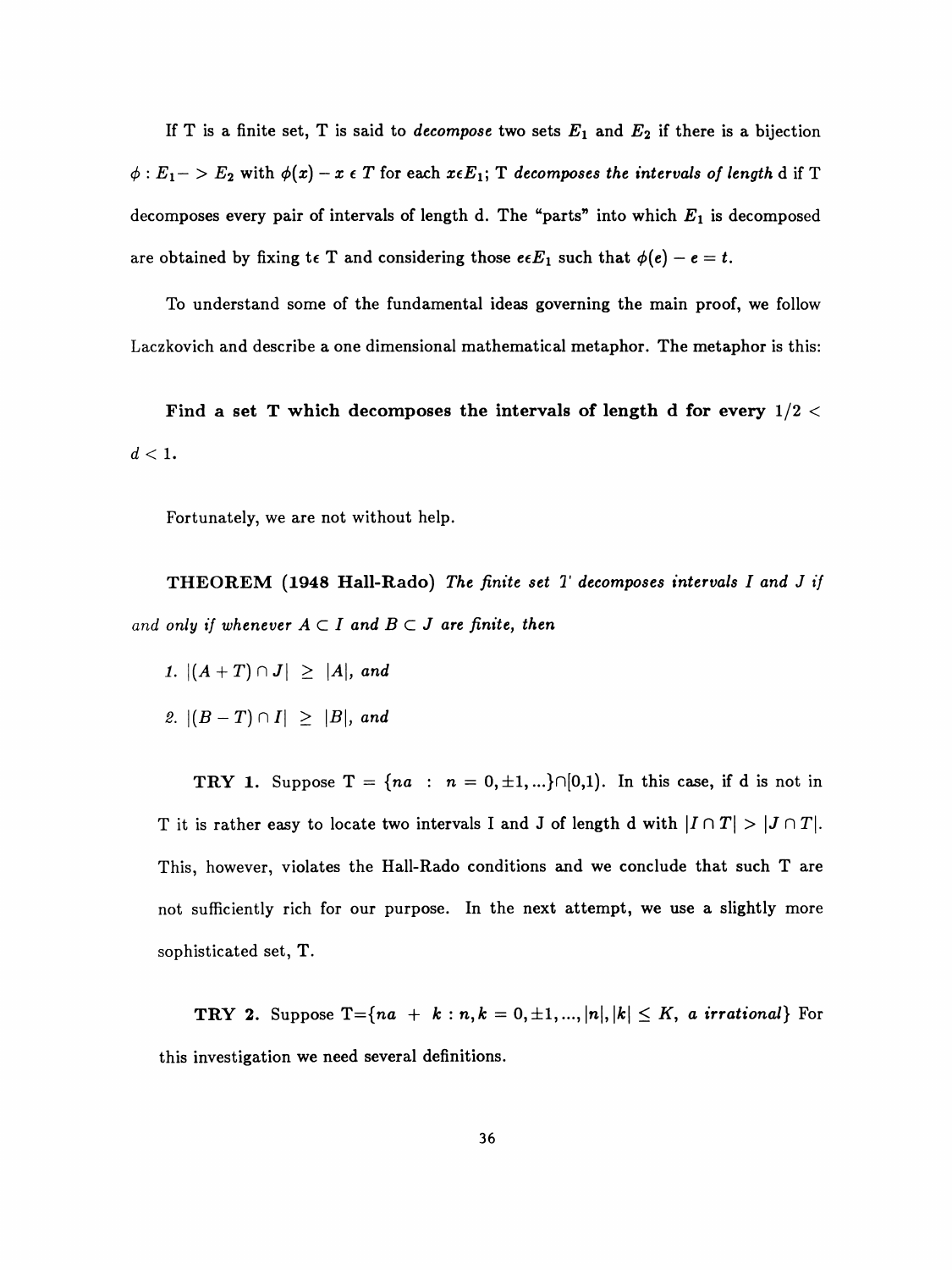Definition 1. The discrepancy of a finite set S with respect to a second set H is

$$
D(S,H) = |\frac{|S \cap H|}{|S|} - \lambda(H)
$$

Definition 2.  $D(S) = \sup\{D(S,I) : I \text{ is an interval}\}\$ 

Definition 3.  $\{x\}$  will denote the fractional part of x.

Now suppose  $N \in \mathbb{N}$  and I, J are intervals. Define

$$
S_N = \{\{na\} : 0 \leq n < N\}
$$

and set  $A_N = S_N \cap I$  and  $B_N = S_N \cap J$ . Then

$$
A_N|-|B_N|| = ||S_N \cap I| - |S_N \cap J|| =
$$
  

$$
N||\frac{|S_N \cap I|}{N} - \lambda(I)| - |\frac{|S_N \cap J|}{N} - \lambda(J)||
$$
  

$$
N|D(S_N, I) - D(S_N, J)|.
$$

If T decomposes I and J we can use the Hall-Rado result to give a second estimate.

$$
A_N| = |S_N \cap I| \le |(A_N + T) \cap J|
$$
  

$$
\le |S_N \cap J| + 2K = |B_N| + 2K.
$$

That is,

$$
|A_N|-|B_N||\leq 2K.
$$

It follows that

(\*) 
$$
|D(S_N, I) - D(S_N, J)| \leq \frac{2K}{N}
$$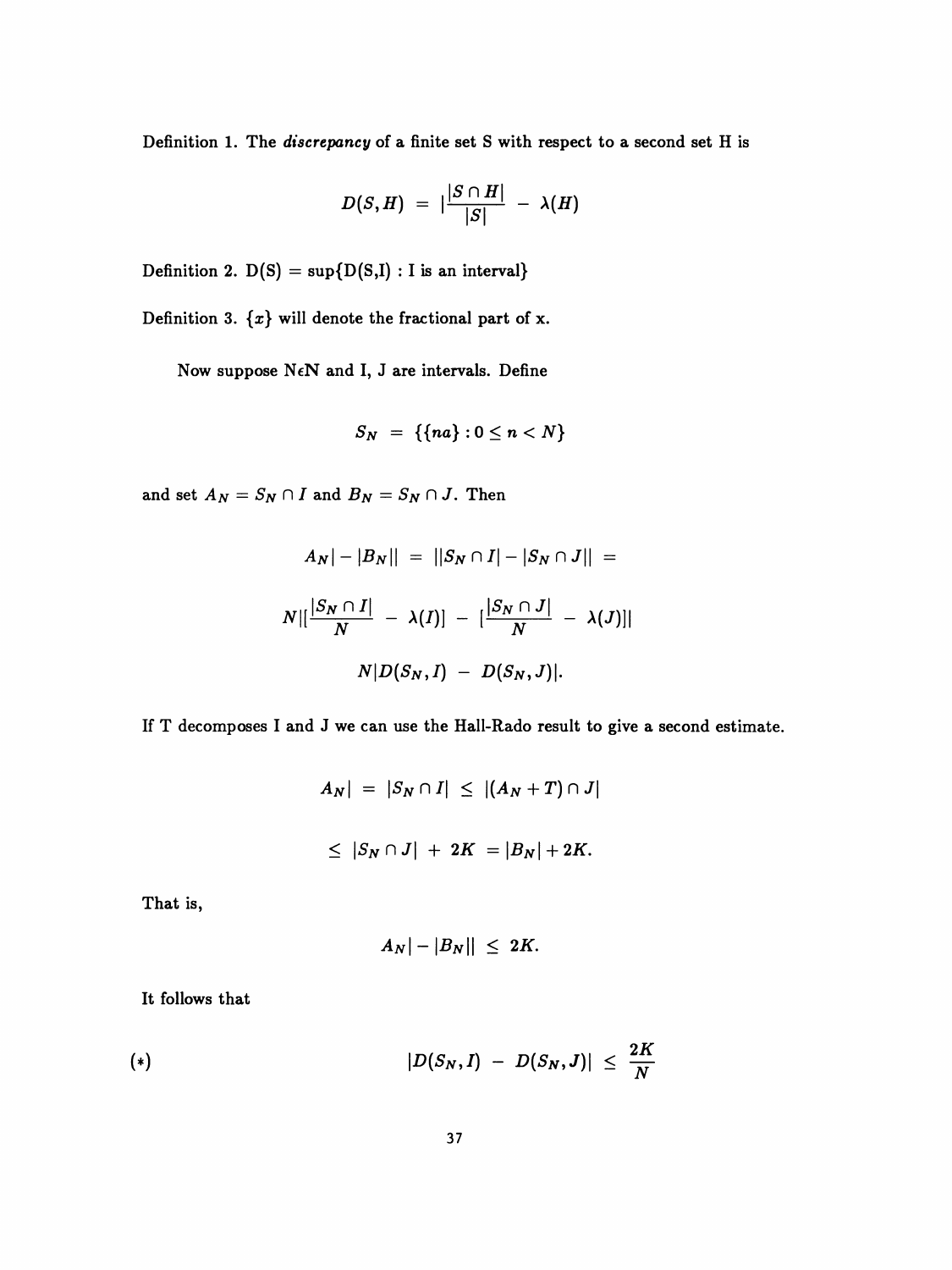We again defer to Mik.

 Now, one of the basic facts of the discrepancy theory is that the sequence of numbers  $ND(S_N)$  cannot be bounded. This implies that we can choose a large N and an interval  $I \subset [0,1)$  such that  $ND(S_N;I) > 2K + 2$ . We may also choose I with  $\lambda_1(I) \geq 1/2$ . On the other hand, it is easy to see that, among the intervals of any given length, there must be one satisfying  $D(S_N; J) \leq 2/N$ . Hence, there is an interval J such that  $\lambda_1(I) = \lambda_1(J)$  and (\*) is not satisfied.

**TRY 3.** Suppose 
$$
T = \{k + na + mb : k, n, m = 0, \pm 1, ..., |k|, |n|, |m| \le K\}
$$
. Could

 such a set serve as the solution to our one dimensional problem? Analyzing as above we obtain that there is a constant C such that for each  $N \in \mathbb{N}$ ,

$$
N^2|D(S_N^*,I)-D(S_N^*,J)|\ \le\ CN.
$$

Here,  $S_N^* = \{\{na + mb\} : 0 \le n, m \le N\}$ . Now,  $N^2D(S_N^*,J)$  can be as small as "2" so that there are restrictions on the magnitude of  $N^2D(S_N^*)$ . These restrictions, however, do not contradict the fact that  $N^2D(S^*_N)$  is unbounded; it could grow logarithmi cally for example. Such a set, T, then is a candidate solution to our one dimensional metaphor and indeed, Laczkovich affirms an appropriate candidate in his THEOREM 5.1. To continue we need three additional definitions.

Definition 4.  $\langle x \rangle = \min\{\{x\}, 1 - \{x\}\}.$ 

Definition 5. If  $\mathbf{x}=(x_1, x_2) \in \mathbb{R}^2$ , then  $(\mathbf{x}) = (\{x_1\}, \{x_2\}).$ 

Definition 6.  $S_N(u, x, y) = \{(u + n x + y) : 0 \le n, k \le N\}.$ 

With this background, let me make two absolutely obvious observations.

Observation 1. Let  $\Psi$  be a nonnegative function such that  $\Psi(n) < log n$  and let  $H_1$  and  $H_2$  be measurable subsets of  $[0,1]^2$  with  $\lambda_2(H_1) = \lambda_2(H_2) > 0$ . Suppose  $x_0, y_0, i, j \in R^2$  are linearly independent over the rationals and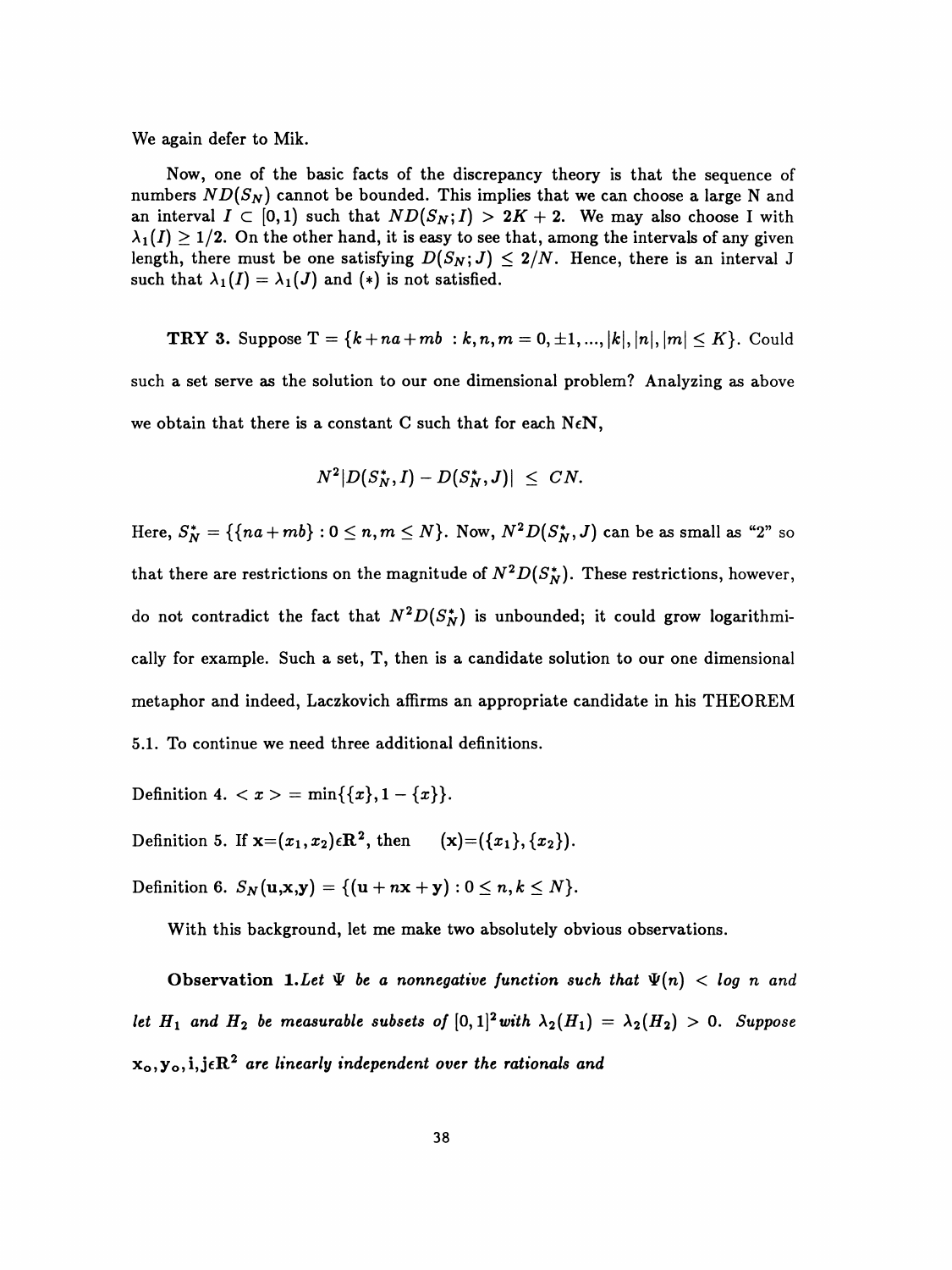$$
N^2 D(S_N(\mathbf{u}, \mathbf{x_o}, \mathbf{y_o}), H_i) \leq \Psi(N)
$$

for every  $N \in \mathbb{N}$ ,  $i=1,2$ ,  $u \in \mathbb{R}^2$ . Then there exists a bijective

$$
\phi:S_1(\mathbf{u})\to S_2(\mathbf{u})
$$

where  $S_i(u) = \{(n, k) : u + nx_o + ky_o \in H_i\}$   $i = 1, 2$ .

(As both  $S_1(u)$  and  $S_2(u)$  are countably infinite, there is <u>really</u> nothing to this.)

Observation 2. Suppose the hypotheses of Observation 1 hold and let G be the group generated by  $x_o, y_o, i,$  and j.

Then define

$$
\mathbf{z_1} \sim \mathbf{z_2} \quad \text{iff} \quad \mathbf{z_1} - \mathbf{z_2} \epsilon G.
$$

Let E be an equivalence class under  $\sim$  and suppose ue E If ze E there are unique interger coeficients n,m,k,p with

$$
\mathbf{z} = \mathbf{u} + n\mathbf{x_o} + m\mathbf{y_o} + k\mathbf{i} + p\mathbf{j}
$$

If, in addition,  $\mathbf{z} \in H_1$ , then  $(\mathbf{u} + n\mathbf{x_o} + m\mathbf{y_o}) \in H_1$  so that  $(n, m) \in S_1(\mathbf{u})$ . It follows that  $\phi(n,m) = (n',m')\epsilon S_2(\mathbf{u})$  and so there are k' and p' such that

$$
\mathbf{z'} = \mathbf{u} + n'\mathbf{x_o} + m'\mathbf{y_o} + k'\mathbf{i} + p'\mathbf{j}\epsilon H_2
$$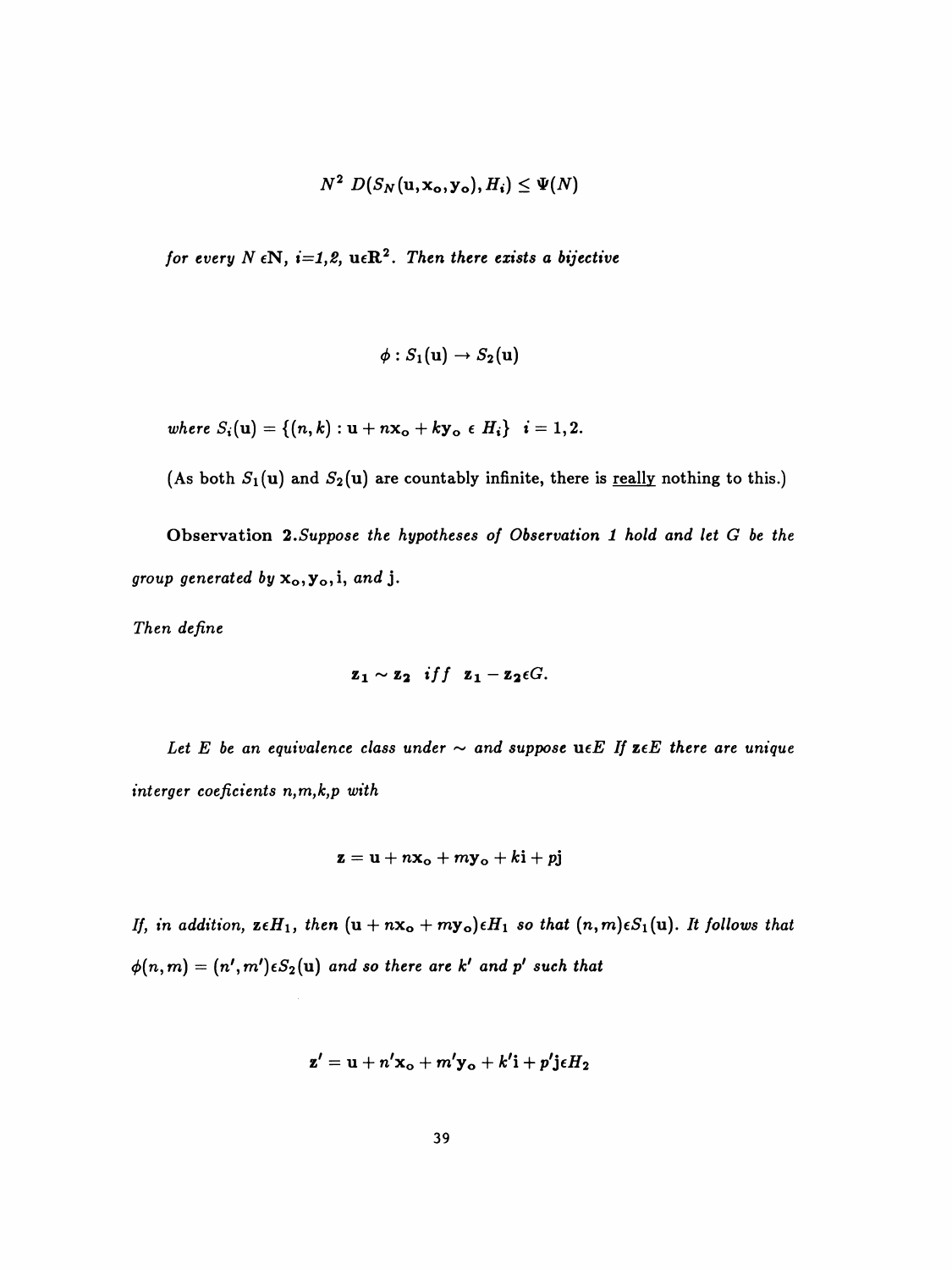It is now easy to see that  $F(z) = z'$  is a bijection from  $E \cap H_1$  to  $E \cap H_2$  such that  $F(z) - z \epsilon G$  for each  $z \epsilon E \cap H_1$ . As E is arbitrary, F is a bijection from  $H_1$  to  $H_2$ . That is, G decomposes  $H_1$  and  $H_2$ .

Note that as  $G$  is not finite this use of "decompose" is technically incorrect. Un fortunately, G is countably infinite making Observation 2 a triviality. However, if  $\phi(\mathbf{z}) - \mathbf{z}$  were bounded then a finite subset of G would decompose  $H_1$  and  $H_2$  because  $|F(z) - z| \leq 2^{1/2}$  for each  $z \in H_1$ . It is this property of the mapping  $\phi : S_1(u) \to S_2(u)$ which is critical in the proof of THEOREM 5.1 stated below.

**THEOREM 5.1** Let  $\Psi$  be a nonnegative function such that

$$
\sum_{k=1}^{\infty}\frac{\Psi(2^k)}{2^k} < \infty.
$$

Let  $H_1$  and  $H_2$  be measurable subsets of  $[0,1]^2$  with  $\lambda_2(H_1) = \lambda_2(H_2) > 0$ . Suppose  $x_0, y_0$ , i, and j are linearly independent over the rationals and that

$$
N^2 D(S_N(\mathbf{u}, \mathbf{x_o}, \mathbf{y_o}), H_i) \ < \ \Psi(N)
$$

for every  $N\epsilon N$ ,  $u\epsilon R^2$ ,  $i = 1,2$ . Then  $H_1$  and  $H_2$  are (translation) equidecomposable.

Remark. The question remains: given such sets  $H_1$  and  $H_2$ , where does one find the appropriate  $x_0$  and  $y_0$ ? The answer comes via an existence argument which uses techniques not available until the midsixties.

Using techniques of W. Schmidt one can prove the following estimates.

**THEOREM 6.2** For a.e.  $(x, y) \in \mathbb{R}^2$  and for every  $\varepsilon > 0$  there is a  $C > 0$  such that

$$
\sum_{k=1}^n \frac{1}{\langle kx \rangle \langle ky \rangle} \leq Cnlog^{3+\epsilon}(n)
$$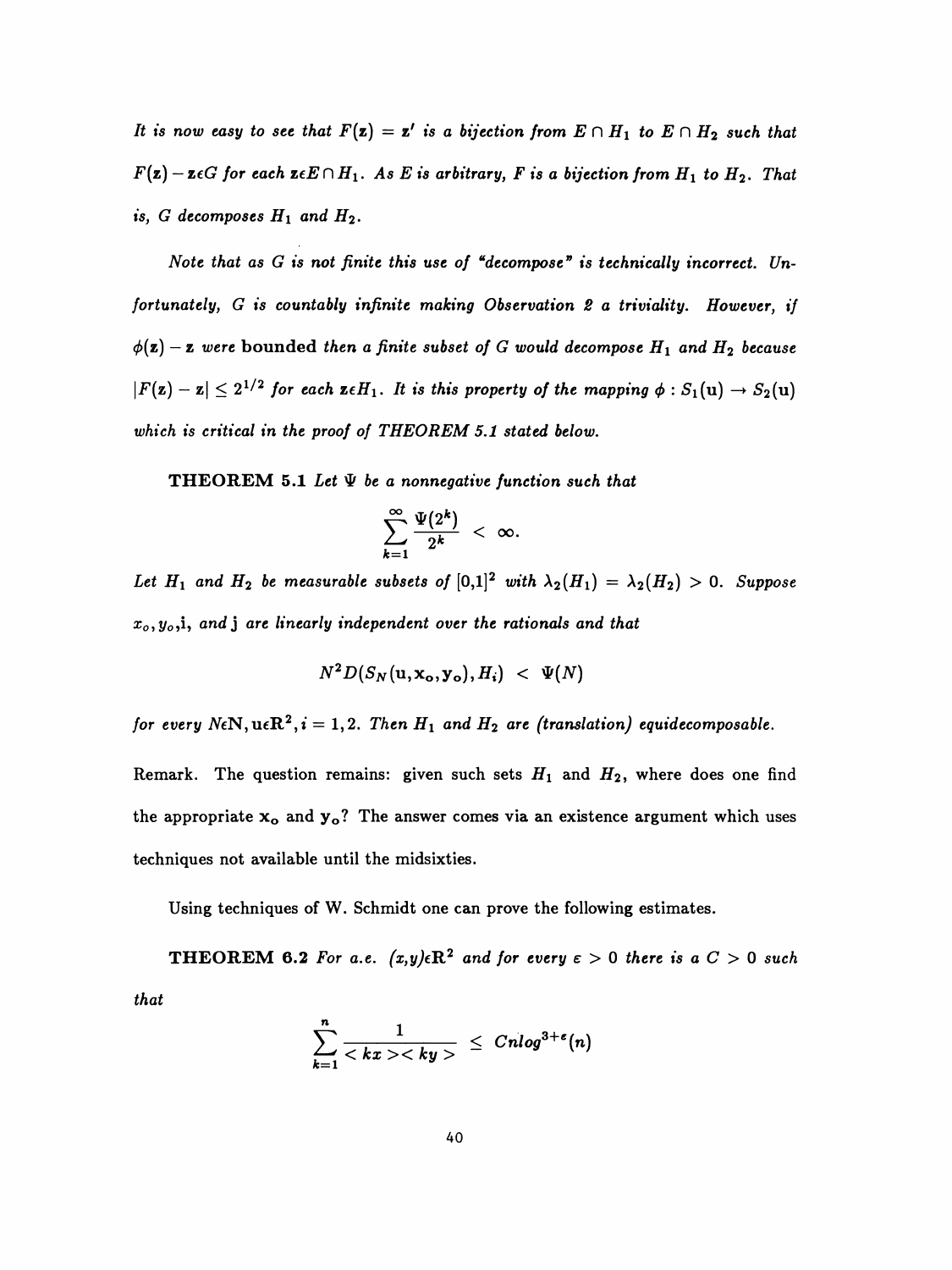$$
\sum_{k=1}^{n} \frac{1}{k \langle kx \rangle \langle ky \rangle} \leq C \log^{3+\epsilon}(n)
$$
  

$$
\sum_{k=1}^{n} \frac{1}{k^2 \langle kx \rangle \langle ky \rangle} \leq \frac{C \log^{3+\epsilon}(n)}{n}
$$

The one dimensional version of the Erdős-Turán Theorem gives the following estimate for every  $m\epsilon$  N.

$$
D(S_N(u,x,y)) \ \leq \ \frac{6}{m} \ + \ \sum_{h=1}^{m} \frac{1}{h} \big| \frac{1}{N^2} \sum_{0 \leq n,k \leq N} e^{2\pi i h \{u + nx + ky\}}
$$

But then,

$$
\sum_{0 \leq n,k \leq N} e^{2\pi i h \{u+nx+ky\}}| = \left| \sum_{0 \leq n,k \leq N} e^{2\pi i h \{nx+ky\}} \right| =
$$

$$
\frac{|e^{2\pi i h N x} - 1||e^{2\pi i h N y} - 1|}{|e^{2\pi i h x} - 1||e^{2\pi i h y} - 1|} \leq
$$

$$
\frac{1}{|sin(\pi h x)||sin(\pi h y)|} \leq \frac{4}{\langle hx \rangle \langle hy \rangle}.
$$

We then take  $x$  and  $y$  as in THEOREM 6.2 and let m=N to obtain:

**THEOREM 6.3** For a.e. x, yeR and for every  $\epsilon > 0$ , there is a  $C > 0$  such that

$$
D(S_N(u,x,y)) \leq \frac{Clog^{3+\epsilon}(N)}{N^2}
$$

for every  $u \in \mathbb{R}$  and every  $N \in \mathbb{N}$ .

he two dimensional version of this theorem is as follows. In the next result,  $D(S_N(\mathbf{u}, \mathbf{x}, \mathbf{y}))$  denotes the sup $\{D(S_N(\mathbf{u}, \mathbf{x}, \mathbf{y}), I) : I$  is a two dimensional rectangle}

**THEOREM 8.4** For a.e.  $x,y \in \mathbb{R}^2$  and for every  $\varepsilon > 0$ , there is a  $C > 0$  such that

$$
D(S_N(\mathbf{u}, \mathbf{x}, \mathbf{y})) \leq \frac{C \log^{6+\epsilon}(N)}{N^2}
$$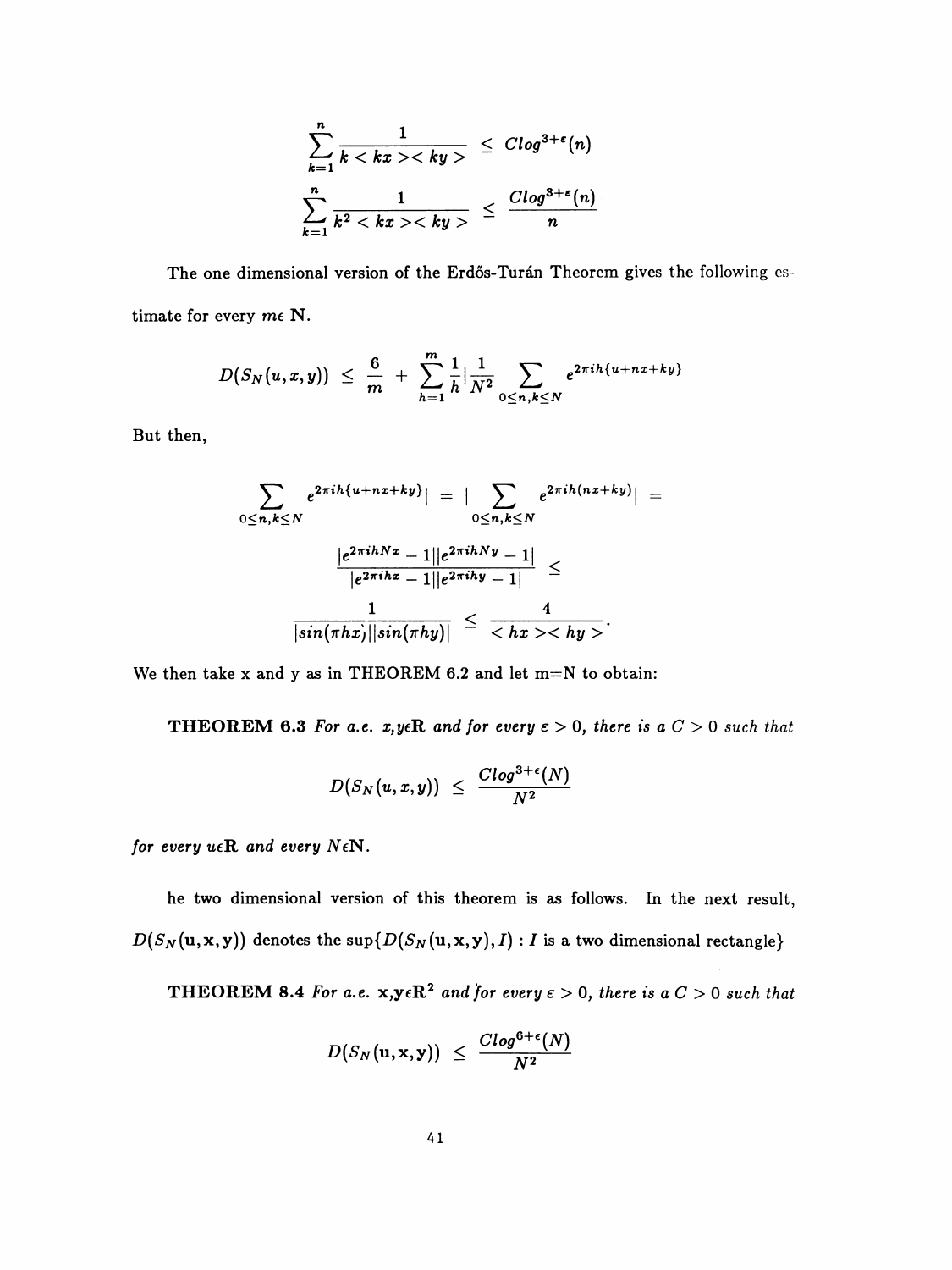for every  $\mathbf{u} \in \mathbb{R}^2$  and every  $N \in \mathbb{N}$ .

 What remains (other than the proof!) is to compute discrepancies of nonrectangu lar regions for sequences  $S_N(u,x,y)$  and then to apply THEOREM 5.1. The required estimates use Fourier series for perturbations of discrepancies similar to that used to prove the Erdős-Turán Theorem. In the next theorem,  $H_f$  denotes the region under the graph of f.

**THEOREM 9.1** Let f be twice differentiable on  $[0,1]$ ,  $f(0)=0, f(1)=1$ , and suppose there exist  $a,b,c,d > 0$  such that for every  $x \in [0,1]$ 

$$
a\leq |f'(x)|\leq b \qquad \qquad c\leq |f''(x)|\leq d.
$$

Then, for a.e.  $x, y \in \mathbb{R}^2$  and for every  $\varepsilon > 0$ , there is a  $C > 0$  with

$$
D(S_N(\mathbf{u}, \mathbf{x}, \mathbf{y}), H_f) \,\, \leq \,\, \frac{C log^{6+\varepsilon}(N)}{N^{3/2}}
$$

for every  $u \in \mathbb{R}^2$  and each NeN.

 Finally, let C be a circle. To prove the circle-squaring theorem it is sufficient to show that a wedge of C with central angle  $\pi/4$  is translationally equidecomposable to a square having the same area. It is easy to see, however, that if A is an affine transformation then  $H_1$  and  $H_2$  are equidecomposable if and only if  $A(H_1)$  and  $A(H_2)$ are equivalent. By transforming the wedge with the appropriate  $\pi/4$ -shear, it is enough to show that the area beneath the transformed circular arc is equidecomposable to a square of the same area. By THEOREM 5.1, it is sufficient to find  ${\bf x}_o, {\bf y}_o$  such that the associated discrepancies grow sufficiently slowly. The existence of these points is then guaranteed by THEOREMS 8.4 and 9.1.